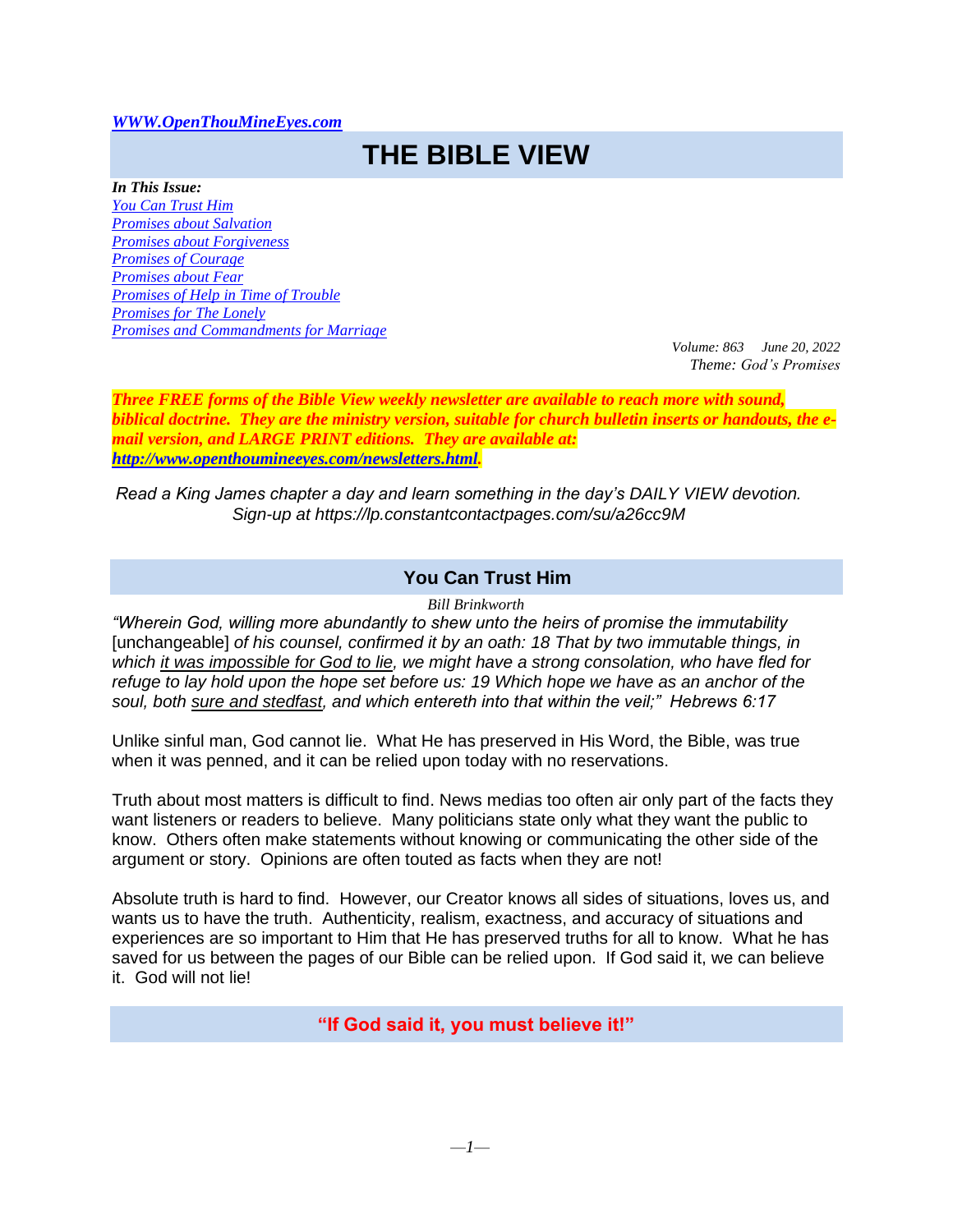## **Promises about Salvation**

<span id="page-1-0"></span>*"That whosoever believeth in him* [Jesus] *should not perish, but have eternal life. For God so loved the world, that he gave his only begotten Son, that whosoever believeth in him should not perish, but have everlasting life." John 3:15-16*

*"3 Jesus answered and said unto him, Verily, verily, I say unto thee, Except a man be born again, he cannot see the kingdom of God… 5 Jesus answered, Verily, verily, I say unto thee, Except a man be born of water and of the Spirit, he cannot enter into the kingdom of God. 6 That which is born of the flesh is flesh; and that which is born of the Spirit is spirit. 7 Marvel not that I said unto thee, Ye must be born again." John 3:3-7*

*"For he hath made him* [Jesus] *to be sin for us, who knew no sin; that we might be made the righteousness of God in him." II Corinthians 5:21*

*"For by grace are ye saved through faith; and that not of yourselves: it is the gift of God: 9 Not of works, lest any man should boast." Ephesians 2:8-9*

**"We are saved by someone doing for us what we cannot do for ourselves."** *— Lester*

### **Promises about Forgiveness**

<span id="page-1-1"></span>*"And when ye stand praying, forgive, if ye have ought against any: that your Father also which is in heaven may forgive you your trespasses. 26 But if ye do not forgive, neither will your Father which is in heaven forgive your trespasses." Mark 11:25*

*"But love ye your enemies, and do good, and lend, hoping for nothing again; and your reward shall be great, and ye shall be the children of the Highest: for he is kind unto the unthankful and to the evil. 36 Be ye therefore merciful, as your Father also is merciful. 37 Judge not, and ye shall not be judged: condemn not, and ye shall not be condemned: forgive, and ye shall be forgiven:" Luke 6:35-37* Also: Matthew 5:44.

**"The habit of judging and condemning others is usually a great deal more serious blemish than are the things we so glibly point out as flaws or faults***." — Author Unknown*

### **Promises of Courage**

<span id="page-1-2"></span>*"Wait on the LORD: be of good courage, and he shall strengthen thine heart: wait, I say, on the LORD." Psalm 27:14* Also: Psalm 31:24.

*"I know both how to be abased, and I know how to abound: every where and in all things I am instructed both to be full and to be hungry, both to abound and to suffer need. 13 I can do all things through Christ which strengtheneth me." Philippians 4:12-13* 

**"Have courage for the great sorrows of life, and patience for the smaller ones; and when you have laboriously accomplished your daily task, go to sleep in peace. God is awake.** *— Victor Hugo*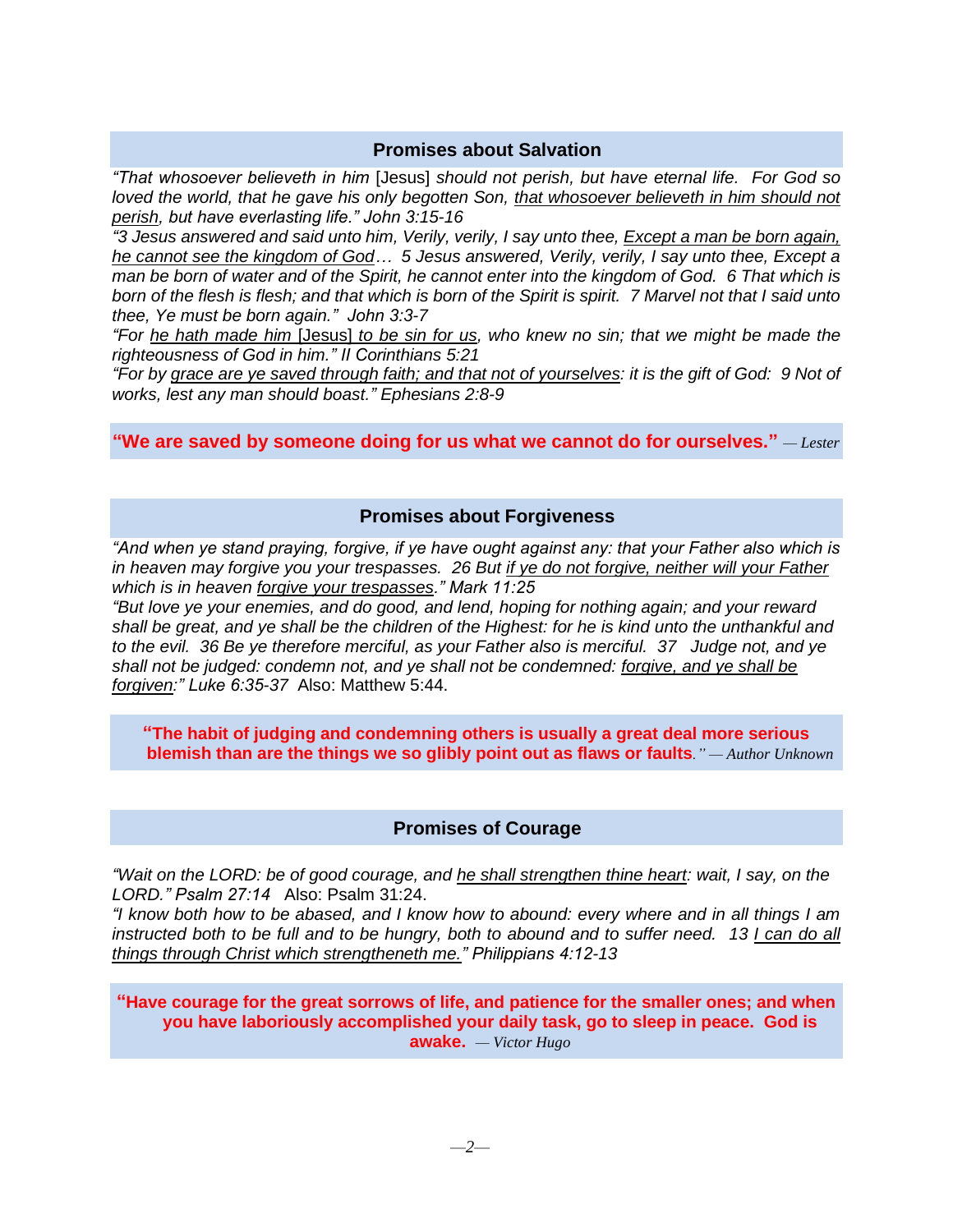## **Promises about Fear**

<span id="page-2-0"></span>*"For the LORD loveth judgment, and forsaketh not his saints; they are preserved for ever: but the seed of the wicked shall be cut off." Ps 37:28*

*"And he said unto them, Why are ye so fearful? how is it that ye have no faith?" Mark 4:40 "For I the LORD thy God will hold thy right hand, saying unto thee, Fear not; I will help thee." Isaiah 41:13 "But whoso hearkeneth unto me shall dwell safely, and shall be quiet from fear of evil."* 

*Proverb 1:33 "For God hath not given us the spirit of fear; but of power, and of love, and of a sound mind."* 

*II Timothy 1:7*

*"For the eyes of the Lord are over the righteous, and his ears are open unto their prayers: but the face of the Lord is against them that do evil." I Peter 3:12*

## **Promises of Help in Time of Trouble**

<span id="page-2-1"></span>*"But the salvation of the righteous is of the LORD: he is their strength in the time of trouble."* 

*Psalm 37:39 "The LORD is good, a strong hold in the day of trouble; and he knoweth them that trust in him." Nahum 1:7*

*"Though he fall, he shall not be utterly cast down: for the LORD upholdeth him with his hand." Psalm 32:7*

*"Thou art my hiding place; thou shalt preserve me from trouble; thou shalt compass me about with songs of deliverance. Selah." Psalm 37:24*

*"My flesh and my heart faileth: but God is the strength of my heart, and my portion for ever." Psalm 73:26* Also: Psalm 73:26.

*"The LORD is my rock, and my fortress, and my deliverer; my God, my strength, in whom I will trust; my buckler, and the horn of my salvation, and my high tower. 3 I will call upon the LORD, who is worthy to be praised: so shall I be saved from mine enemies." Psalm 18:2-3* Also: Psalm 18:2-3, 28:7.

**"Troubles are often the tools by which God fashions us for better things."** *— Beecher*

## **Promises for The Lonely**

<span id="page-2-2"></span>*"I will not leave you comfortless: I will come to you." John 14:18*

*"Then shalt thou call, and the LORD shall answer; thou shalt cry, and he shall say, Here I am. If thou take away from the midst of thee the yoke, the putting forth of the finger, and speaking vanity;" Isaiah 58:9*

*"Wherefore come out from among them, and be ye separate, saith the Lord, and touch not the unclean thing; and I will receive you, 18 And will be a Father unto you, and ye shall be my sons and daughters, saith the Lord Almighty." II Corinthians 6:17-18*

*"But I am poor and needy; yet the Lord thinketh upon me: thou art my help and my deliverer; make no tarrying, O my God." Psalm 40:17*